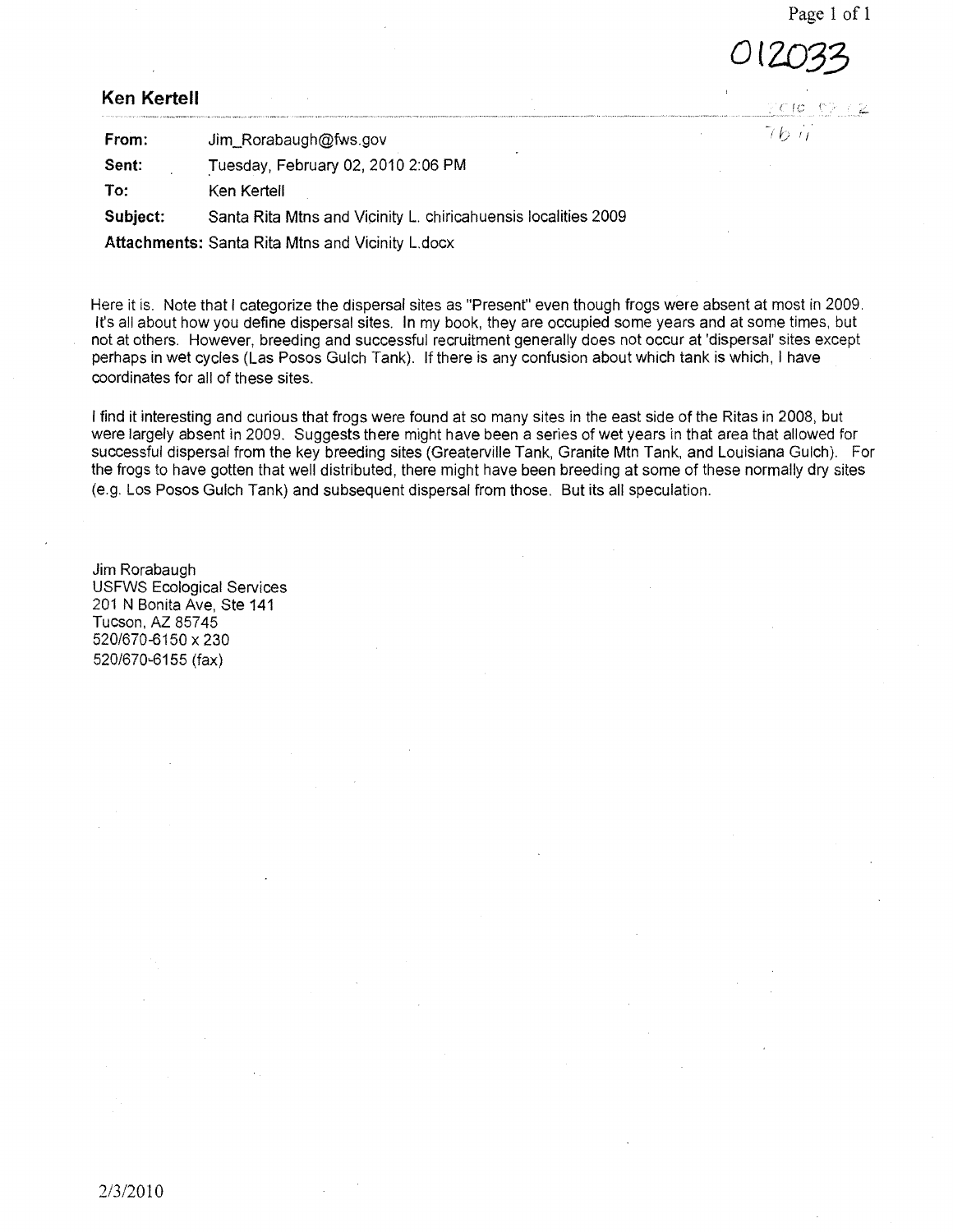## Santa Rita Mtns and Vicinity L. chiricahuensis populations in 2009

 $\sim$ 

| <b>RECOVERY</b> | <b>POPULATION/SITE</b>    | DATE OF LAST     | <b>DATE OF</b>   | <b>POPULATION/SITE</b> | <b>COMMENTS</b>       |
|-----------------|---------------------------|------------------|------------------|------------------------|-----------------------|
| <b>UNIT</b>     | <b>NAME</b>               | <b>LICH</b>      | <b>LAST LICH</b> | <b>STATUS</b>          |                       |
|                 |                           | <b>DETECTION</b> | <b>SURVEY</b>    |                        |                       |
| $\overline{2}$  | Las Cienegas, Empire      | 09               | 09               | Present, Breeding, Not | <b>Bd</b> present for |
|                 | Gulch                     |                  |                  | Robust                 | >10 years. Las        |
|                 |                           |                  |                  |                        | Cienegas              |
|                 |                           |                  |                  |                        | metapopulation.       |
| $\overline{2}$  | Las Cienegas, Cinco       | 09               | 09               | Present, Breeding, Not | Las Cienegas          |
|                 | Ponds                     |                  |                  | Robust                 | metapopulation.       |
|                 |                           |                  |                  |                        | 2008 was first        |
|                 |                           |                  |                  |                        | record of frogs at    |
|                 |                           |                  |                  |                        | this site in several  |
|                 |                           |                  |                  |                        | years.                |
| 2               | <b>Gardner Cyn (stock</b> | 08               | 08               | Present, dispersal     | 2 frogs in 08.        |
|                 | tank E Apache             |                  |                  |                        | Santa Rita Mtns       |
|                 | Springs), E slope         |                  |                  |                        | metapopulation.       |
|                 | <b>Santa Rita Mtns</b>    |                  |                  |                        |                       |
| 2               | Louisiana Gulch, E        | 09               | 09               | Present, breeding, not | Breeding in two       |
|                 | slope Santa Rita Mtns     |                  |                  | robust                 | metal tanks.          |
|                 |                           |                  |                  |                        | Santa Rita Mtns       |
|                 |                           |                  |                  |                        | metapopulation.       |
| $\overline{2}$  | <b>Box Canyon Tank,</b>   | 09               | 09               | Present, dispersal     | 12 frogs found in     |
|                 | northern Santa Rita       |                  |                  |                        | 09 were at risk of    |
|                 | <b>Mtns</b>               |                  |                  |                        | drying, so were       |
|                 |                           |                  |                  |                        | moved to Florida      |
|                 |                           |                  |                  |                        | Cyn. Santa Rita       |
|                 |                           |                  |                  |                        | Mtns                  |
|                 |                           |                  |                  |                        | metapopulation.       |
| $\overline{2}$  | <b>Greaterville Road</b>  | 08               | 09               | Present, dispersal     | Frogs absent in       |
|                 | tank #1, E slope Santa    |                  |                  |                        | 09. Santa Rita        |
|                 | <b>Rita Mtns</b>          |                  |                  |                        | Mtns                  |
|                 |                           |                  |                  |                        | metapopulation.       |
| $\overline{2}$  | <b>Greaterville Road</b>  | 08               | 09               | Present, dispersal     | Frogs absent in       |
|                 | tank #2, E slope Santa    |                  |                  |                        | 09. Santa Rita        |
|                 | <b>Rita Mtns</b>          |                  |                  |                        | Mtns                  |
|                 |                           |                  |                  |                        | metapopulation.       |
| $\overline{2}$  | Oak Tree II tank, E       | 08               | 09               | Present, status        | Frogs absent in       |
|                 | slope Santa Rita Mtns     |                  |                  | dispersal              | 09. Santa Rita        |
|                 |                           |                  |                  |                        | Mtns                  |
|                 |                           |                  |                  |                        | metapopulation.       |
| $\overline{2}$  | Oak Tree Cyn Tank, E      | 08               | 09               | Present, status        | Frogs absent in       |
|                 | slope Santa Rita Mtns     |                  |                  | dispersal              | 09. Santa Rita        |

 $\hat{\boldsymbol{\beta}}$ 

 $\bar{1}$ 

 $\bar{\gamma}$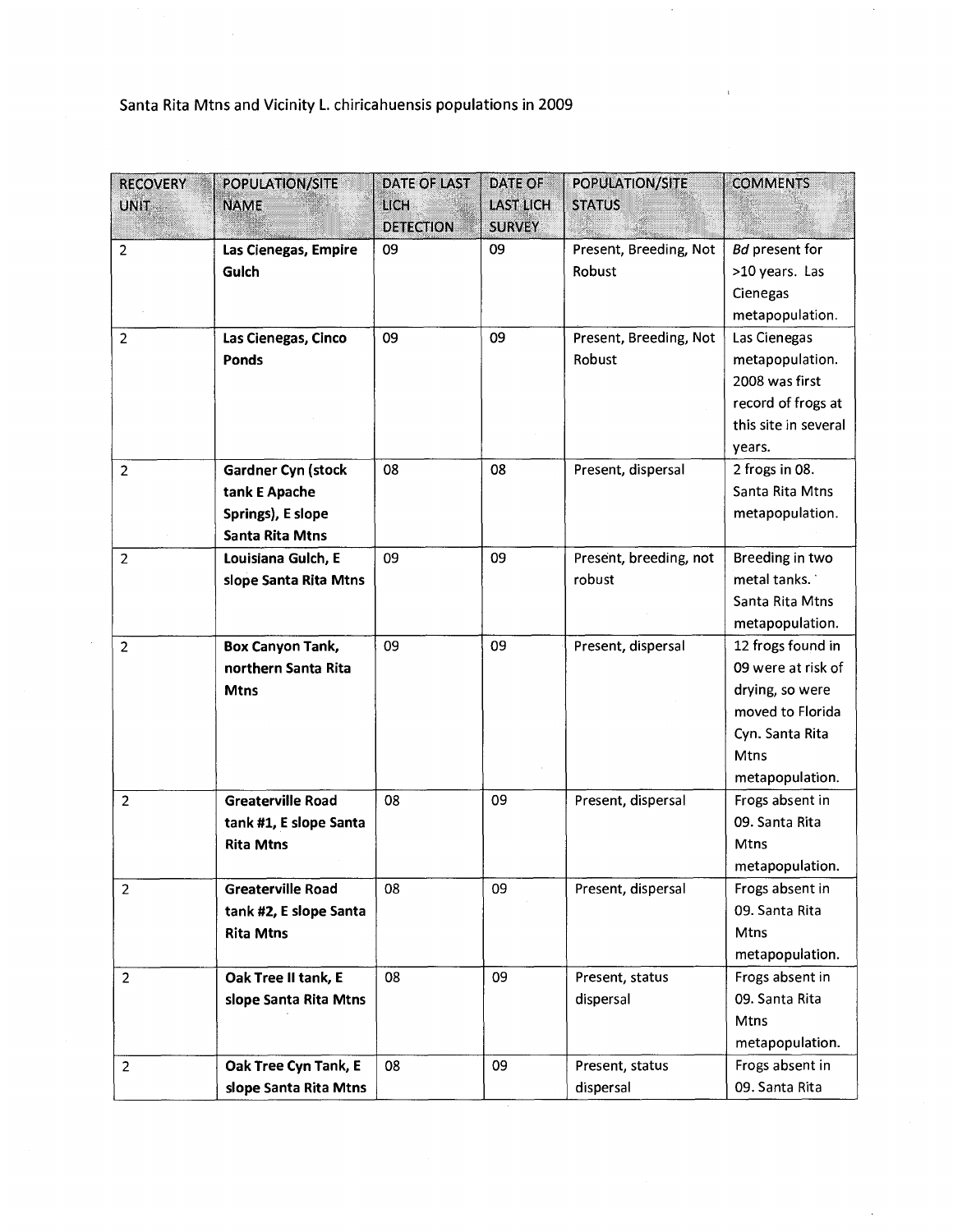|                |                          |    |    |                        | Mtns               |
|----------------|--------------------------|----|----|------------------------|--------------------|
|                |                          |    |    |                        | metapopulation.    |
| $\overline{2}$ | <b>Highway Tank (Oak</b> | 08 | 09 | Present, status        | Frogs absent in    |
|                | Tree Cyn, just E 83), E  |    |    | dispersal              | 09. Santa Rita     |
|                | slope Santa Rita Mtns    |    |    |                        | <b>Mtns</b>        |
|                |                          |    |    |                        | metapopulation.    |
| $\overline{2}$ | Tank (eastern of 4) on   | 08 | 09 | Present, status        | Frogs absent in    |
|                | FR 4501 (W of Cinder     |    |    | dispersal              | 09. Santa Rita     |
|                | block structure), E      |    |    |                        | Mtns               |
|                | slope Santa Rita Mtns    |    |    |                        | metapopulation.    |
| $\overline{2}$ | "Greaterville tank"      | 09 | 09 | Present, breeding,     | Santa Rita Mtns    |
|                | 0.25 mi NW of            |    |    | robust (?)             | metapopulation.    |
|                | Greaterville, E slope    |    |    |                        | Strongest          |
|                | <b>Santa Rita Mtns</b>   |    |    |                        | breeding           |
|                |                          |    |    |                        | population in the  |
|                |                          |    |    |                        | metapopulation.    |
| $\overline{2}$ | "Granite Mtn" tank       | 09 | 09 | Present, breeding, not | 2 small tanks and  |
|                | SW of Greaterville, E    |    |    | robust                 | a well. Santa Rita |
|                | slope Santa Rita Mtns    |    |    |                        | <b>Mtns</b>        |
|                |                          |    |    |                        | metapopulation.    |
| $\overline{2}$ | East Dam, E slope        | 08 | 09 | Present, dispersal     | Santa Rita Mtns    |
|                | <b>Santa Rita Mtns</b>   |    |    |                        | metapopulation.    |
| $\overline{2}$ | Los Posos Gulch Stock    | 08 | 09 | Present, dispersal     | 60 or more adults  |
|                | Tank 1.25 miles east     |    |    |                        | observed in 08,    |
|                | of Greaterville, E       |    |    |                        | but the tank       |
|                | slope Santa Rita Mtns    |    |    |                        | dried and frogs    |
|                |                          |    |    |                        | were absent in     |
|                |                          |    |    |                        | 09. Probably       |
|                |                          |    |    |                        | breeding site in   |
|                |                          |    |    |                        | wet years. Santa   |
|                |                          |    |    |                        | <b>Rita Mtns</b>   |
|                |                          |    |    |                        | metapopulation.    |
| $\overline{2}$ | West Sawmill Cyn,        | 08 | 08 | Present, dispersal     | Single leopard     |
|                | northwest slope,         |    |    |                        | frog observed,     |
|                | <b>Santa Rita Mtns</b>   |    |    |                        | not IDed to        |
|                |                          |    |    |                        | species, but       |
|                |                          |    |    |                        | assumed            |
|                |                          |    |    |                        | chiricahuensis     |
|                |                          |    |    |                        | due to presence    |
|                |                          |    |    |                        | nearby and no      |
|                |                          |    |    |                        | recent records of  |
|                |                          |    |    |                        | L. yavapaiensis in |
|                |                          |    |    |                        | vicinity. Santa    |
|                |                          |    |    |                        | <b>Rita Mtns</b>   |

 $\bar{\beta}$